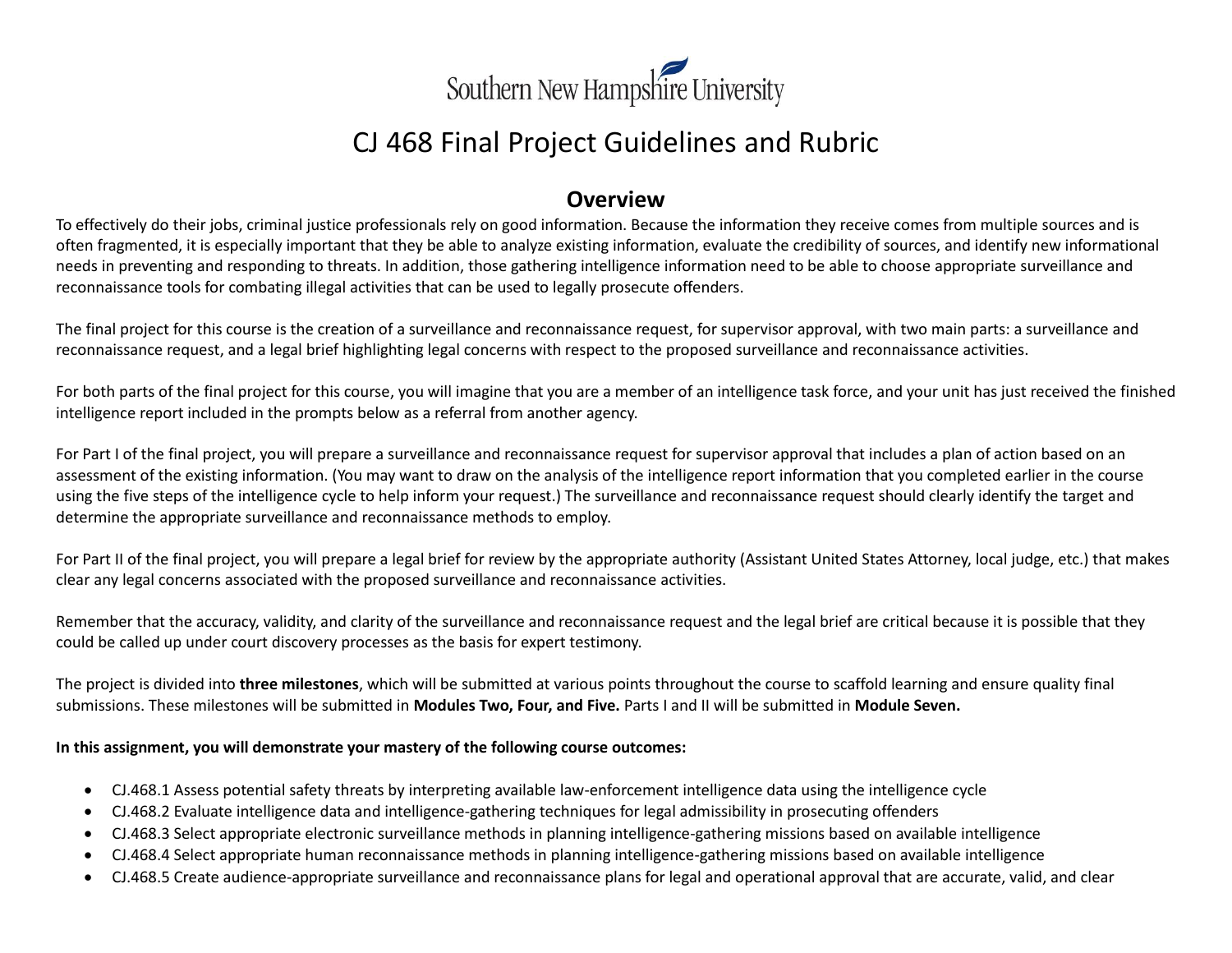

### **Part I: Surveillance and Reconnaissance Request**

In this first part of the final project, you will create a surveillance and reconnaissance request for supervisor approval using the provided intelligence report from the referring agency. (This is the same intelligence report employed earlier in the course to assess information using the five steps of the intelligence cycle.) Your surveillance and reconnaissance request should identify the target and determine the appropriate surveillance and reconnaissance method(s) to employ in collecting additional intelligence. You should focus on the "who, what, where, when, why, and how" in requesting approval for these activities.

Specifically, your surveillance and reconnaissance request should address the following critical elements:

#### I. **Background and Justification**:

- A. Accurately **summarize** the intelligence collected to date. Information should be drawn from the referring agency's intelligence report and be presented in chronological order from inception to most recent activity. Be sure to include who or what initiated the cycle, what agency referred the intelligence, the reason the intelligence was requested in the first place, and what information has been collected. The goal is to set the context for your request, balancing brevity with clarity.
- B. Explain why you are requesting the surveillance and reconnaissance for a particular **target**, based on information from the intelligence report. Your answer should accurately identify the target (group or individual) and address intent, opportunity, and capability. Remember, you can use your analysis of the referring agency's intelligence report completed earlier in the course to help support your argument. [CJ-468-01]
- C. Assess what **additional** intelligence is needed. What information is missing from the referring agency's intelligence report that criminal justice agencies need to effectively evaluate and neutralize the threat? Be sure to justify your response. Remember, you can use your analysis of the intelligence report from the referring agency completed earlier in the course to help support your argument. [CJ-468-01]
- D. **Justify** why it is important to invest time and resources on surveillance and reconnaissance now. How significant and urgent is the potential threat? What might occur next? Remember, you can use your analysis of the intelligence report from the referring agency completed earlier in the course to help support your argument.
- II. **Electronic Surveillance**: Propose appropriate electronic surveillance methods for collecting the necessary intelligence. Remember, even if electronic surveillance methods are not the ones you would recommend as a first choice, you should still address the following elements, in case your preferred option turns out not to be feasible for budgetary or political reasons. Specifically, you should address:
	- A. What electronic surveillance **method**(s) would be most appropriate? Where would the surveillance occur? What is the timeframe for the surveillance activity? Support your choice of methods, including location and timeframe, using information from the referring agency's intelligence report.
	- B. Would the surveillance you propose above be done **overtly** (openly; for example, by reading newspapers or reviewing images from traffic security cameras), covertly (in secret; for example, through listening devices or satellite image), or using a combination of methods? Support your choice using information from the referring agency's intelligence report.
	- C. What **resources** (financial, equipment, facilities, and manpower) would be needed for the surveillance activities you propose? (Estimates are fine for the purposes of this project.) Be sure to justify why this allocation of resources would be appropriate given intelligence objectives and the nature and imminence of the threat.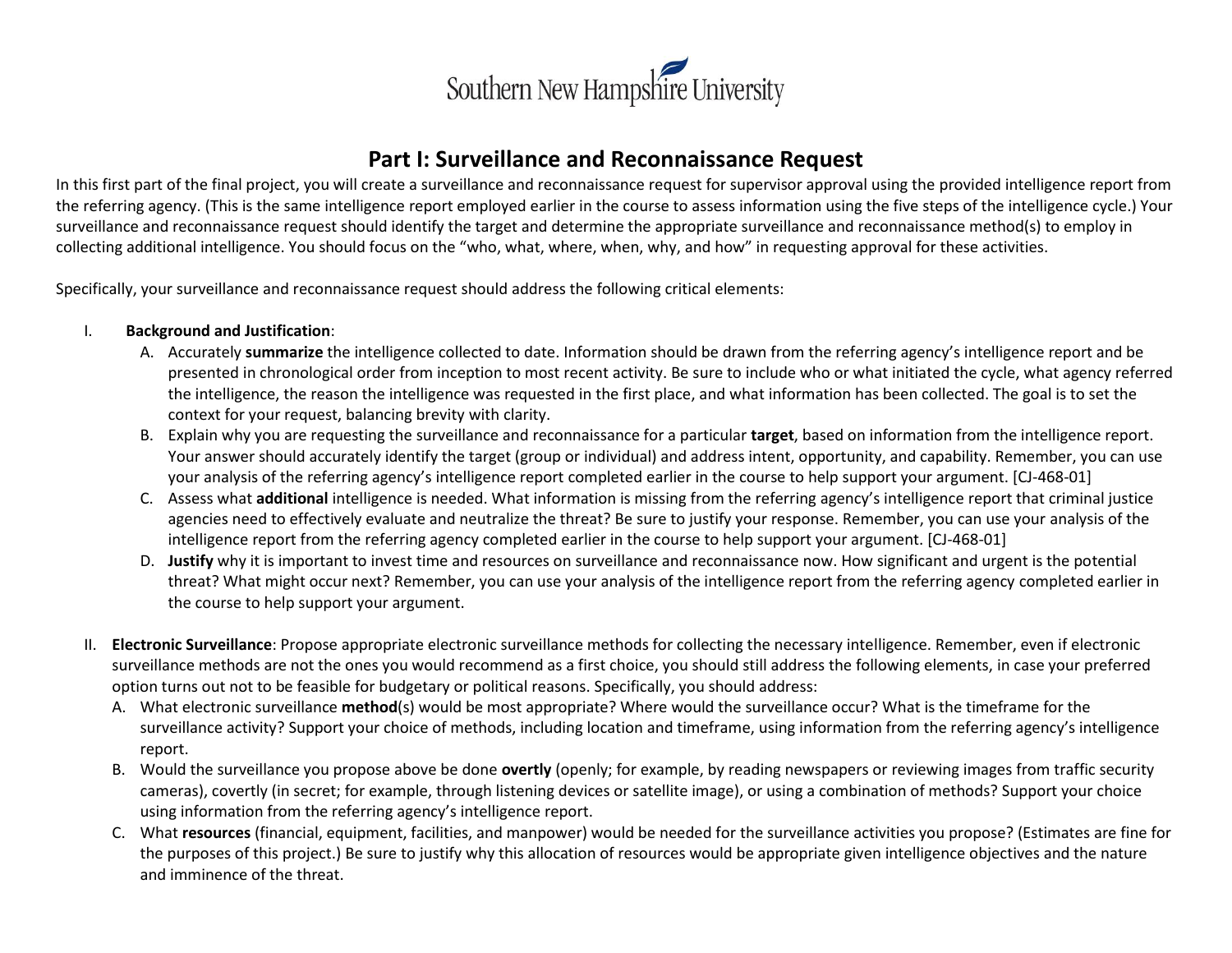

- III. **Human Reconnaissance**: Propose appropriate human reconnaissance methods for collecting the necessary intelligence. Remember, even if human reconnaissance surveillance methods are not the ones you would recommend as a first choice, you should still address the following elements, in case your preferred option turns out not to be feasible for budgetary or political reasons. Specifically, you should address:
	- A. What **human** reconnaissance method(s) would be most appropriate? Where and how would the reconnaissance occur? What is the timeframe for the reconnaissance activity? Support your choice of methods, including location and timeframe, using information from the referring agency's intelligence report.
	- B. Would the reconnaissance you propose above be done overtly (**openly**; for example, through observing public behavior), covertly (in secret; for example, by using undercover agents or confidential informants), or using a combination of methods? Support your choice using information from the referring agency's intelligence report.
	- C. What resources (financial, equipment, facilities, and manpower) would be needed for the reconnaissance activities you propose? (Estimates are fine for the purposes of this project.) Be sure to justify why this **allocation** of resources would be appropriate given intelligence objectives and the nature and imminence of the threat.
- IV. **Communication**: Throughout, your surveillance and reconnaissance request should be accurate and clear, communicating key information concisely in language appropriate to a non-specialist audience, since it may be used as the basis for expert testimony in prosecuting criminal offenders. You should work overall to balance detail with brevity, because if your plan is too vague, you run the risk that it won't be approved. Likewise, a plan that is overly complex or wordy may also fail to gain approval because approving bodies may not understand the essence of what is being proposed. Remember that your plan should be written in the third person.

# **Part II: Legal Brief**

In the second part of the final project, you will prepare a legal brief for the Assistant U.S. Attorney (or other appropriate legal authority), outlining the proposed surveillance and reconnaissance activities. You should use the intelligence report from the referring agency as well as the information and analysis from the surveillance and reconnaissance request you prepared in Part I of the assessment as the basis for the briefing. You should succinctly analyze the legal aspects of the operation in order to obtain approval for the plan and ensure the request does not violate individuals' civil rights or applicable laws.

Specifically, your legal brief should address the following critical elements:

- I. **Executive Summary**: Using the information from the referring agency's intelligence report and your own surveillance and reconnaissance request, briefly summarize how and why the target was identified, the proposed surveillance and reconnaissance activities, the proposed timeframe for those activities, and the level and imminence of threat. Remember that your summary and analysis need to be valid, accurate, and clear for your intended audience in order to ensure legal compliance and admissibility and to secure approval.
- II. **Existing Intelligence**: Assess the information in the referring agency's intelligence report for its legal admissibility in prosecuting offenders. Are there any legal considerations with the data that has been collected to date? Support your answer, citing the relevant laws and codes to consider and why they do or do not apply in this case.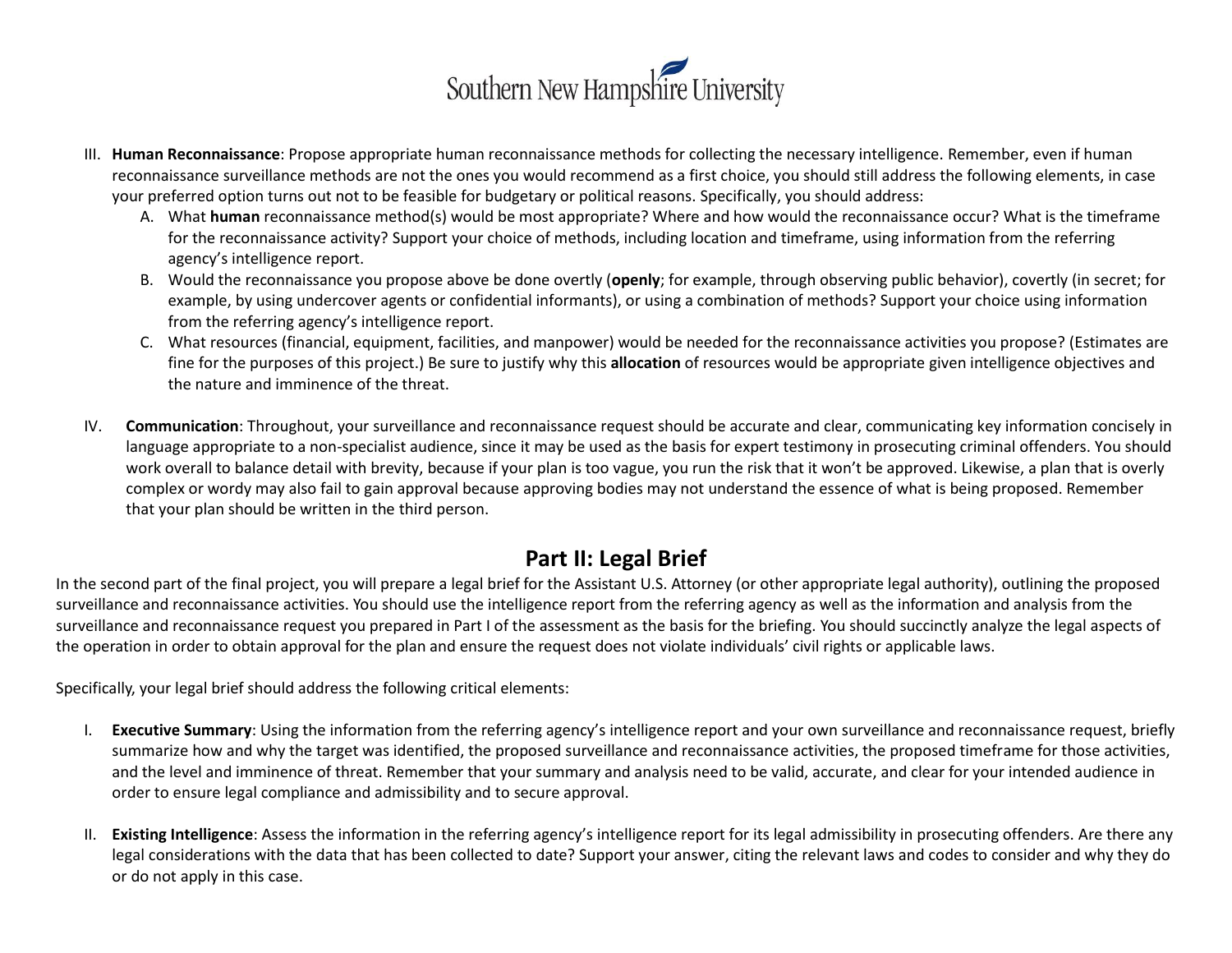

- III. **Electronic Surveillance**: Are there any legal considerations related to the surveillance techniques being proposed? Do any of the proposed methods require legal sign off? For example, if the request involves the use of spying devices in the home, office, or other locations, will you need a judge's warrant? Will the surveillance infringe on a person's reasonable expectation of privacy? Support your answer, citing the relevant laws and codes to consider and why they do or do not apply in this case.
- IV. **Human Reconnaissance**: Are there any legal considerations with respect to the reconnaissance techniques being proposed? Do any of the proposed methods involve potential civil rights or privacy violations? For example, does the proposed reconnaissance have the potential to violate stalking laws or laws against loitering? Support your answer, citing the relevant laws and codes to consider and why they do or do not apply in this case.
- V. **Jurisdiction**: Whose jurisdiction do the intelligence activities proposed in Part I fall under? What agencies need to be looped in? For example, local police would not track a target across the state or into other states, but might be involved in surveillance within their city. Support your answer with information from the referring agency's intelligence report and relevant laws and codes.

### **Milestones**

#### Milestone One: *Intelligence Report*

In **Module Two**, you will submit your completed intelligence report. Accurately summarize the intelligence collected to date based on the three supplied intelligence reports found in the Milestone One Guidelines and Rubric document. Information should be drawn from the referring agency's intelligence report and be presented in chronological order from inception to most recent activity. Explain why you are requesting the surveillance and reconnaissance for a particular target, based on information from the referring agency's intelligence report. Assess what additional intelligence is needed. Remember that your summary and analysis need to be valid, accurate, and clear for your intended audience in order to ensure legal compliance and admissibility and to secure approval. **This milestone is graded with the Milestone One Rubric.**

#### Milestone Two: *Electronic Surveillance Report*

In **Module Four**, you will submit your electronic surveillance report. After creating your intelligence report, you will propose the appropriate electronic surveillance methods for collecting the necessary intelligence. What electronic surveillance method(s) would be most appropriate? Where would the surveillance occur? What is the timeframe for the surveillance activity? Would the surveillance you propose be done overtly (openly; for example, by reading newspapers or viewing images from traffic security cameras), covertly (in secret; for example, through listening devices or satellite image), or by using a combination of methods? What resources (financial, equipment, facilities, and manpower) would be needed for the surveillance activities you have proposed? **This milestone is graded with the Milestone Two Rubric.** 

#### Milestone Three: *Human Reconnaissance Report*

In **Module Five**, you will submit your human reconnaissance report. Propose appropriate human reconnaissance methods for collecting the necessary intelligence. What human reconnaissance method(s) would be most appropriate? Where and how would the reconnaissance occur? What is the timeframe for the reconnaissance activity? Would the reconnaissance you propose be done overtly (openly; for example, through observing public behavior), covertly (in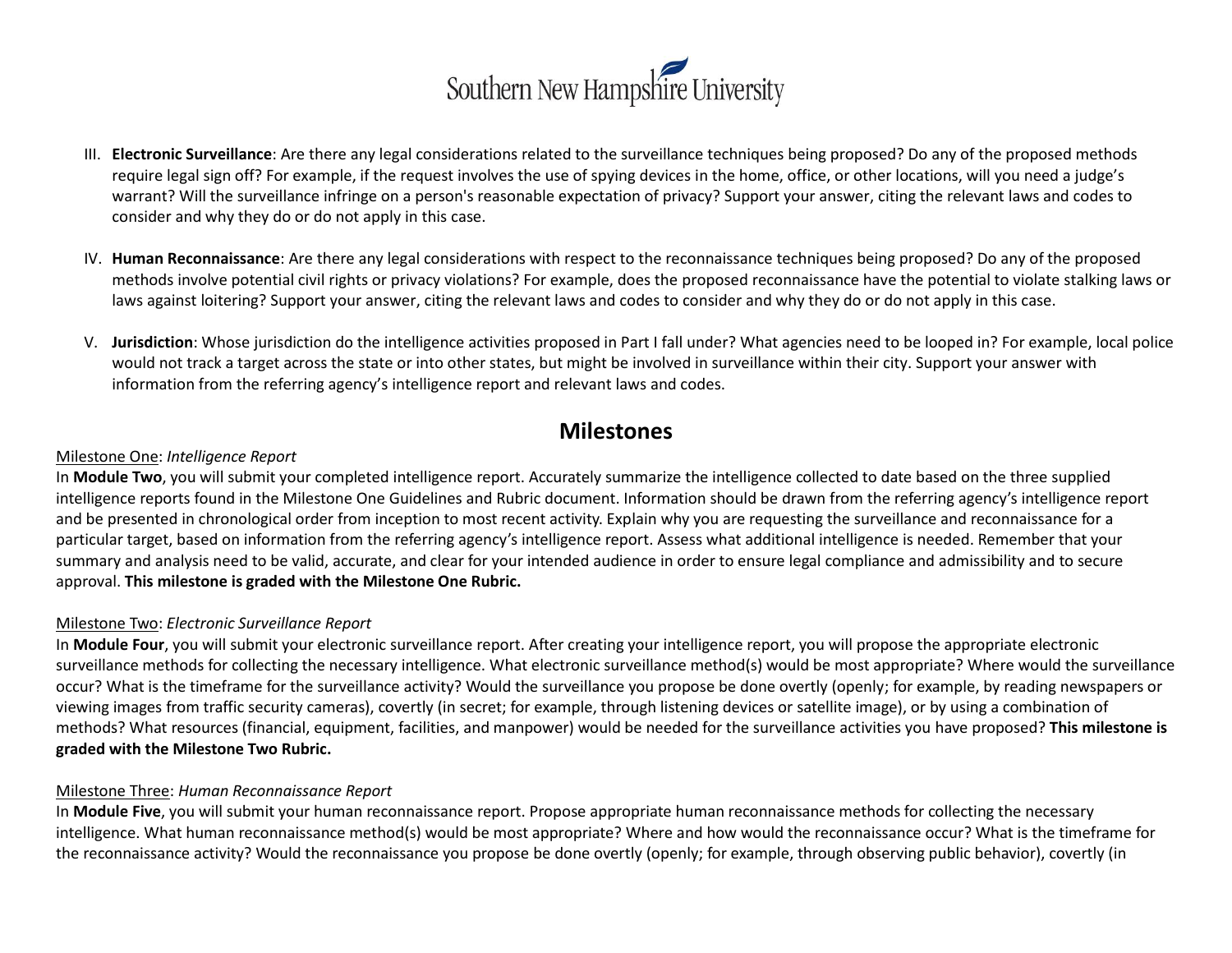

secret; for example, by using undercover agents or confidential informants), or by using a combination of methods? What resources (financial, equipment, facilities, and manpower) would be needed for the reconnaissance activities you have proposed? **This milestone is graded with the Milestone Three Rubric.**

#### Final Submission: *Final Surveillance and Reconnaissance Request*

In **Module Seven**, you will submit your final surveillance and reconnaissance request. It should be a complete, polished artifact containing **all** of the critical elements of the final product. It should reflect the incorporation of feedback gained throughout the course. **This submission is graded with the Final Project Part I Rubric.**

#### Final Submission: *Legal Brief*

In **Module Seven**, you will submit your legal brief**.** It should be a complete, polished artifact containing **all** of the critical elements of the final product. It should reflect the incorporation of feedback gained throughout the course. **This submission is graded with the Final Project Part II Rubric.**

**Refer to the samples provided to assist you in the completion of your final project:** [Intelligence Report Executive Summary Sample,](http://snhu-media.snhu.edu/files/course_repository/undergraduate/cj/cj468/cj468_intelligence_report_executive_summary_sample.docx) [Sample of a Surveillance](http://snhu-media.snhu.edu/files/course_repository/undergraduate/cj/cj468/cj468_sample_of_a_surveillance_plan.docx)  [Plan,](http://snhu-media.snhu.edu/files/course_repository/undergraduate/cj/cj468/cj468_sample_of_a_surveillance_plan.docx) [Sample of a Reconnaissance Plan,](http://snhu-media.snhu.edu/files/course_repository/undergraduate/cj/cj468/cj468_sample_of_a_reconnaissance_plan.docx) an[d Sample of a Legal Brief.](http://snhu-media.snhu.edu/files/course_repository/undergraduate/cj/cj468/cj468_sample_of_a_legal_brief.docx)

### **Deliverables**

| <b>Milestone</b> | <b>Deliverable</b>                       | <b>Module Due</b> | Grading                                         |
|------------------|------------------------------------------|-------------------|-------------------------------------------------|
| <b>One</b>       | Intelligence Report                      | Two               | Graded separately; Milestone One Rubric         |
| Two              | Electronic Surveillance Report           | Four              | Graded separately; Milestone Two Rubric         |
| Three            | Human Reconnaissance Report              | <b>Five</b>       | Graded separately; Milestone Three Rubric       |
|                  | Final Submission: Final Surveillance and | Seven             | Graded separately; Final Project Part I Rubric  |
|                  | Reconnaissance Request                   |                   |                                                 |
|                  | Final Submission: Legal Brief            | Seven             | Graded separately; Final Project Part II Rubric |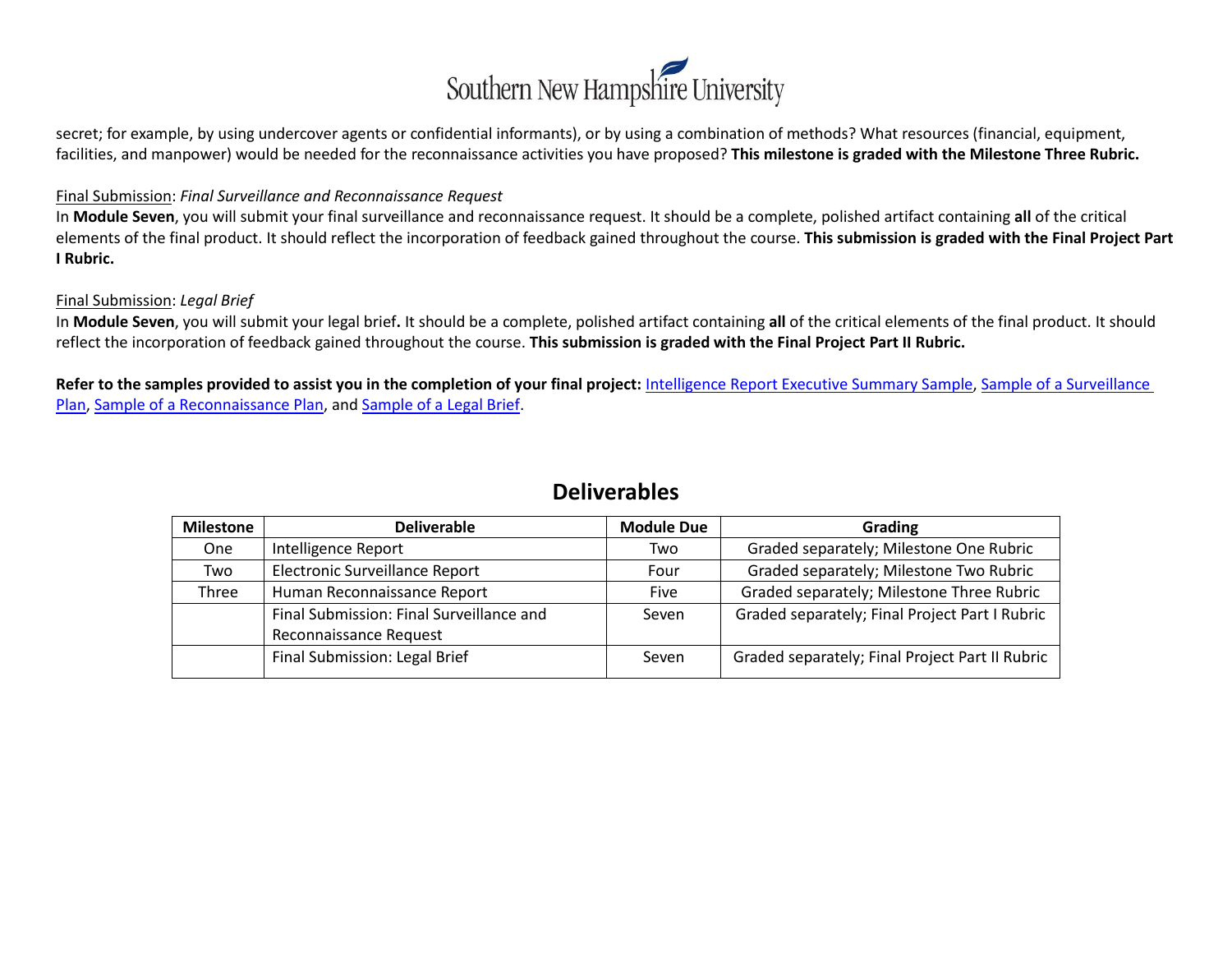

### **Final Project Part I Rubric**

**Guidelines for Submission:** Your surveillance and reconnaissance request should be double spaced and four to six pages, depending on the complexity of requested intelligence-gathering activities. Be sure to start your request with an appropriate heading, and use clear, easy-to-understand language written in the third person, with complete sentences and all acronyms spelled out throughout the entire paper. Your submission should follow APA formatting. As appendices to your request, you should also provide a copy of the intelligence report from the referring agency and the analysis you completed of that intelligence using the five-step process earlier in the course. While these elements will not be graded as part of the final project, they provide important supporting documentation for your supervisor and others who may review the request.

| <b>Critical Elements</b>     | Exemplary (100%)                  | Proficient (85%)                   | <b>Needs Improvement (55%)</b>      | Not Evident (0%)                  | Value |
|------------------------------|-----------------------------------|------------------------------------|-------------------------------------|-----------------------------------|-------|
| <b>Background and</b>        | Meets "Proficient" criteria and   | Accurately summarizes the          | Summarizes the intelligence         | Does not summarize the            | 9     |
| Justification:               | summary expertly balances detail  | intelligence collected to date in  | collected to date, drawing from     | intelligence collected to date,   |       |
| <b>Summarize</b>             | with brevity and clarity          | chronological order from           | the referring agency's intelligence | drawing from the referring        |       |
|                              |                                   | inception to most recent,          | report, but summary is not in       | agency's intelligence report      |       |
|                              |                                   | drawing from the referring         | chronological order or is           |                                   |       |
|                              |                                   | agency's intelligence report       | l inaccurate                        |                                   |       |
| <b>Background and</b>        | Meets "Proficient" criteria and   | Explains request for surveillance  | Explains request for surveillance   | Does not explain request for      | 9     |
| <b>Justification: Target</b> | explanation expertly balances     | and reconnaissance for a           | and reconnaissance for a            | surveillance and reconnaissance   |       |
|                              | detail with brevity and clarity   | particular target based on         | particular target based on          | for a particular target based on  |       |
|                              |                                   | information from the intelligence  | information from the intelligence   | information from the intelligence |       |
|                              |                                   | report, accurately identifying the | report, but does not accurately     | report                            |       |
|                              |                                   | target, intent, opportunity, and   | identify the target, intent,        |                                   |       |
|                              |                                   | capability                         | opportunity, and capability         |                                   |       |
| <b>Background and</b>        | Meets "Proficient" criteria and   | Assesses what additional           | Assesses what additional            | Does not assess what additional   | 9     |
| Justification:               | identified needs are particularly | intelligence is needed and         | intelligence is needed, but does    | intelligence is needed            |       |
| <b>Additional</b>            | well-aligned with the parameters  | justifies response                 | not justify response                |                                   |       |
|                              | of the case (e.g., urgency of     |                                    |                                     |                                   |       |
|                              | threat, existing information,     |                                    |                                     |                                   |       |
|                              | information needed for            |                                    |                                     |                                   |       |
|                              | prosecution and averting threat)  |                                    |                                     |                                   |       |
| <b>Background and</b>        | Meets "Proficient" criteria and   | Justifies why it is important to   | Justifies why it is important to    | Does not justify why it is        | 9     |
| Justification: Justify       | justification is well-supported   | invest time and resources on       | invest time and resources on        | important to invest time and      |       |
|                              | and convincing                    | surveillance and reconnaissance    | surveillance and reconnaissance     | resources on surveillance and     |       |
|                              |                                   | now, relating response to the      | now, but justification does not     | reconnaissance now                |       |
|                              |                                   | significance and urgency of the    | consider significance and urgency   |                                   |       |
|                              |                                   | potential threat and what might    | of the potential threat and what    |                                   |       |
|                              |                                   | occur next                         | might occur next                    |                                   |       |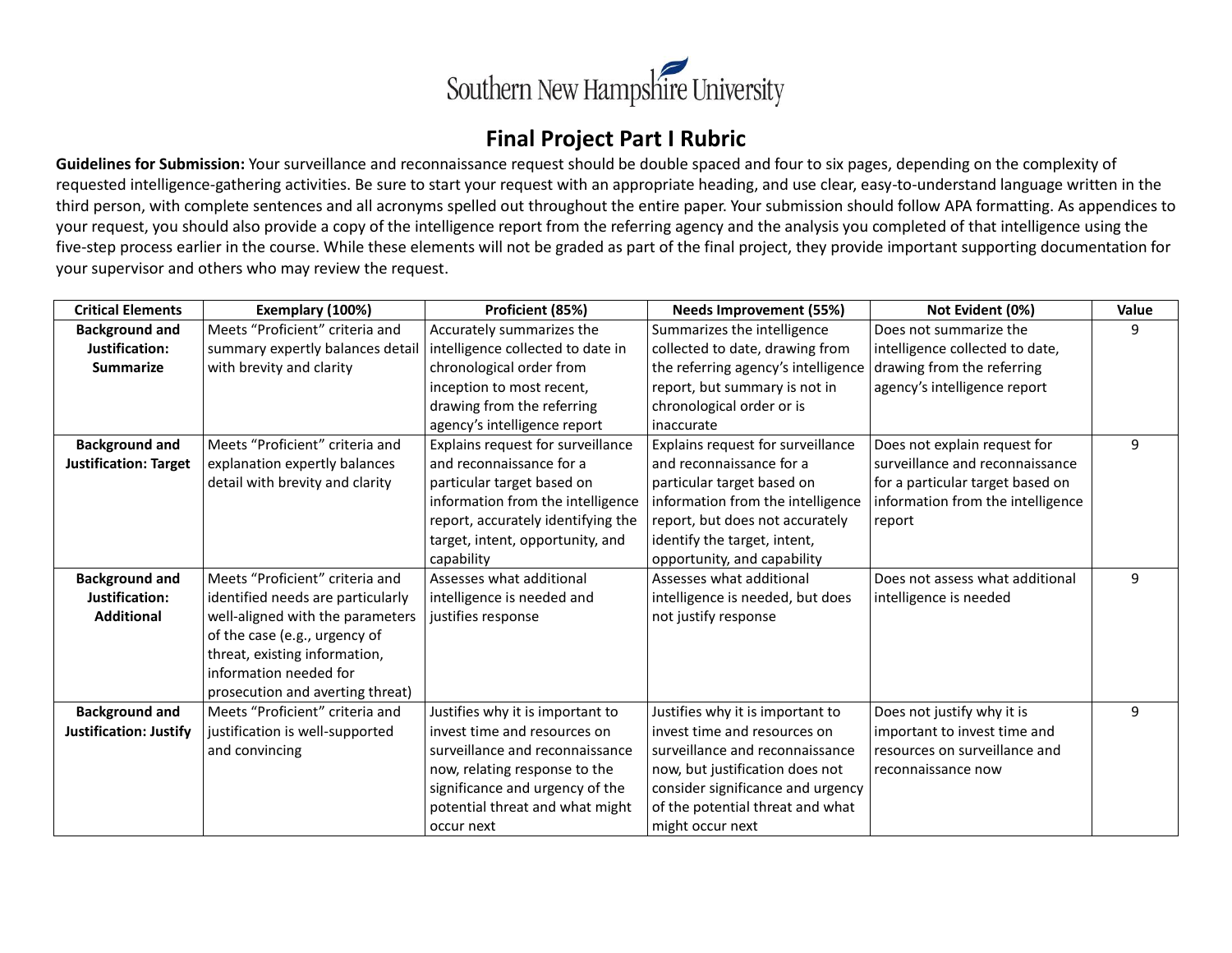

| <b>Electronic</b><br><b>Surveillance: Method</b><br><b>Electronic</b><br><b>Surveillance: Overtly</b> | Meets "Proficient" criteria and<br>selected surveillance methods<br>are particularly strategic given<br>the parameters of the referred<br>intelligence<br>Meets "Proficient" criteria and<br>selected mode of surveillance is<br>particularly strategic given the | Selects appropriate electronic<br>surveillance method(s), including<br>location and timeframe, and<br>supports choices using<br>information from the referring<br>agency's intelligence report<br>Appropriately selects between<br>overt, covert, or mixed electronic<br>surveillance methods, and | Selects electronic surveillance<br>method(s), including location and<br>timeframe, but selection is<br>inappropriate or not supported<br>using information from the<br>referring agency's intelligence<br>report<br>Selects between overt, covert, or<br>mixed electronic surveillance<br>methods, but selection is | Does not select electronic<br>surveillance method(s), including<br>location and timeframe<br>Does not select between overt,<br>covert, or mixed electronic<br>surveillance methods | 8<br>8 |
|-------------------------------------------------------------------------------------------------------|-------------------------------------------------------------------------------------------------------------------------------------------------------------------------------------------------------------------------------------------------------------------|----------------------------------------------------------------------------------------------------------------------------------------------------------------------------------------------------------------------------------------------------------------------------------------------------|---------------------------------------------------------------------------------------------------------------------------------------------------------------------------------------------------------------------------------------------------------------------------------------------------------------------|------------------------------------------------------------------------------------------------------------------------------------------------------------------------------------|--------|
|                                                                                                       | parameters of the referred<br>intelligence                                                                                                                                                                                                                        | supports choice using<br>information from referring<br>agency's intelligence report                                                                                                                                                                                                                | inappropriate or not supported<br>using information from the<br>referring agency's intelligence<br>report                                                                                                                                                                                                           |                                                                                                                                                                                    |        |
| <b>Electronic</b><br>Surveillance:<br><b>Resources</b>                                                | Meets "Proficient" criteria and<br>estimates are realistic and<br>include a detailed list of the<br>different types of resources<br>needed                                                                                                                        | Estimates resources needed for<br>proposed surveillance and<br>justifies allocation given<br>intelligence objectives and the<br>nature and imminence of the<br>threat                                                                                                                              | Estimates resources needed for<br>proposed surveillance, but does<br>not justify allocation given<br>intelligence objectives and nature<br>and imminence of the threat                                                                                                                                              | Does not estimate resources<br>needed for proposed surveillance                                                                                                                    | 8      |
| Human<br>Reconnaissance:<br>Human                                                                     | Meets "Proficient" criteria and<br>selected reconnaissance methods<br>are particularly strategic given<br>the parameters of the referred<br>intelligence                                                                                                          | Selects appropriate human<br>reconnaissance method(s),<br>including location and timeframe,<br>and supports choices using<br>information from the referring<br>agency's intelligence report                                                                                                        | Selects human reconnaissance<br>method(s), including location and<br>timeframe, but selection is<br>inappropriate or not supported<br>using information from the<br>referring agency's intelligence<br>report                                                                                                       | Does not select human<br>reconnaissance method(s),<br>including location and timeframe                                                                                             | 8      |
| Human<br>Reconnaissance:<br>Openly                                                                    | Meets "Proficient" criteria and<br>selected mode of reconnaissance<br>is particularly strategic given the<br>parameters of the referred<br>intelligence                                                                                                           | Appropriately selects between<br>overt, covert, or mixed human<br>reconnaissance methods, and<br>supports choice using<br>information from referring<br>agency's intelligence report                                                                                                               | Selects between overt, covert, or<br>mixed human reconnaissance<br>methods, but selection is<br>inappropriate or not supported<br>using information from the<br>referring agency's intelligence<br>report                                                                                                           | Does not select between overt,<br>covert, or mixed human<br>reconnaissance methods                                                                                                 | 8      |
| <b>Human</b><br>Reconnaissance:<br><b>Allocation</b>                                                  | Meets "Proficient" criteria and<br>estimates are realistic and<br>include a detailed list of the<br>different types of resources<br>needed                                                                                                                        | Estimates resources needed for<br>proposed reconnaissance and<br>justifies allocation given<br>intelligence objectives and the<br>nature and imminence of the<br>threat                                                                                                                            | Estimates resources needed for<br>proposed reconnaissance, but<br>does not justify allocation given<br>intelligence objectives and the<br>nature and imminence of the<br>threat                                                                                                                                     | Does not estimate resources<br>needed for proposed<br>reconnaissance                                                                                                               | 8      |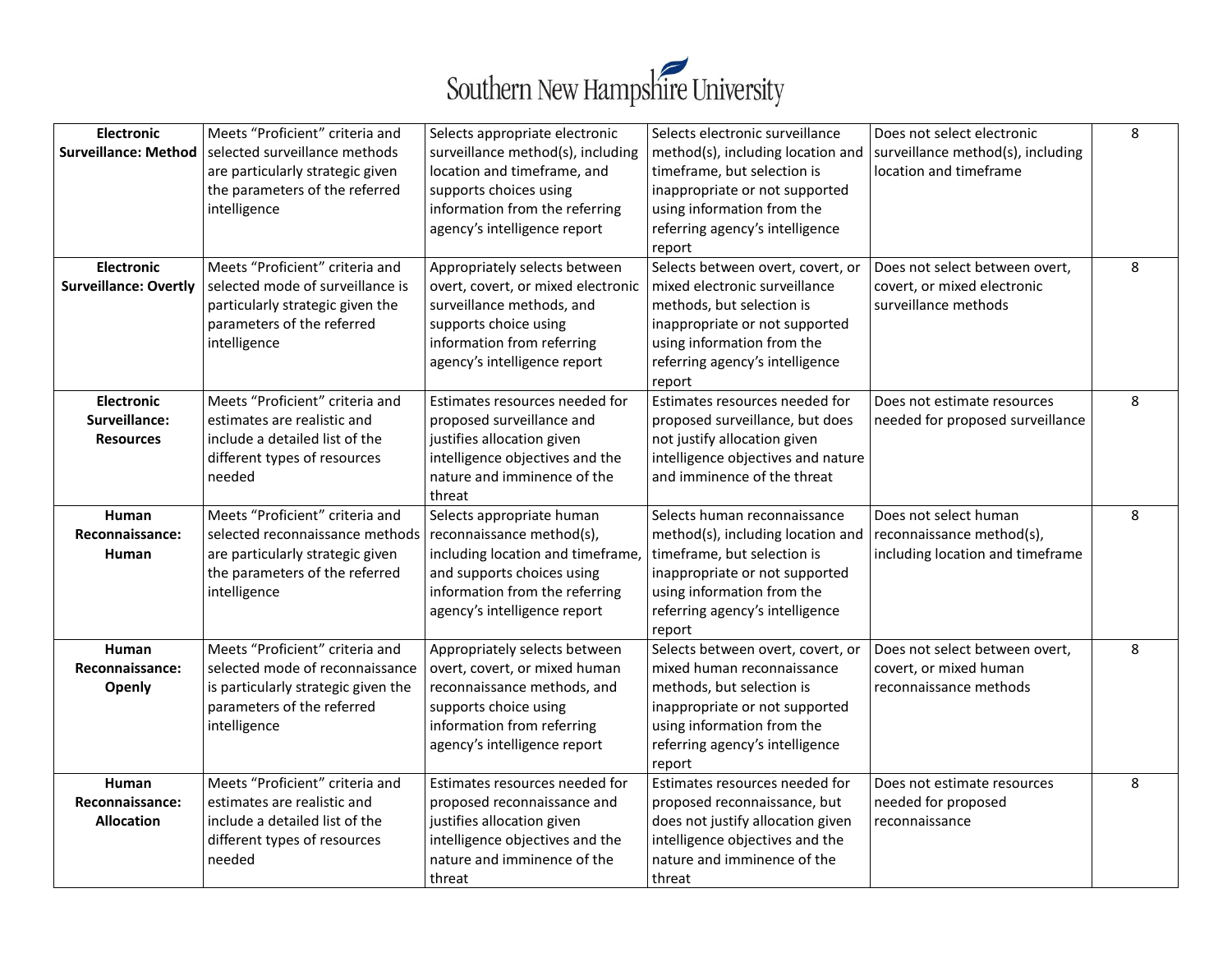

| Communication                      | Meets "Proficient" criteria and<br>summary is exceptionally<br>articulate, modeling language<br>that would be used in a real-<br>world request and that would be<br>particularly useful if called on for<br>legal proceedings | Throughout document,<br>communicates information<br>accurately and clearly,<br>communicating key information<br>concisely and in audience-<br>appropriate language | Communicates accurately and<br>clearly throughout document,<br>but level of detail or language<br>used is not appropriate for the<br>intended audience                     | Does not communicate<br>accurately and clearly                                                                                                  | 8    |
|------------------------------------|-------------------------------------------------------------------------------------------------------------------------------------------------------------------------------------------------------------------------------|--------------------------------------------------------------------------------------------------------------------------------------------------------------------|----------------------------------------------------------------------------------------------------------------------------------------------------------------------------|-------------------------------------------------------------------------------------------------------------------------------------------------|------|
| <b>Articulation of</b><br>Response | Submission is free of errors<br>related to citations, grammar,<br>spelling, syntax, and organization<br>and is presented in a professional<br>and easy-to-read format                                                         | Submission has no major errors<br>related to citations, grammar,<br>spelling, syntax, or organization                                                              | Submission has major errors<br>related to citations, grammar,<br>spelling, syntax, or organization<br>that negatively impact readability<br>and articulation of main ideas | Submission has critical errors<br>related to citations, grammar,<br>spelling, syntax, or organization<br>that prevent understanding of<br>ideas | 8    |
| <b>Earned Total</b>                |                                                                                                                                                                                                                               |                                                                                                                                                                    |                                                                                                                                                                            |                                                                                                                                                 | 100% |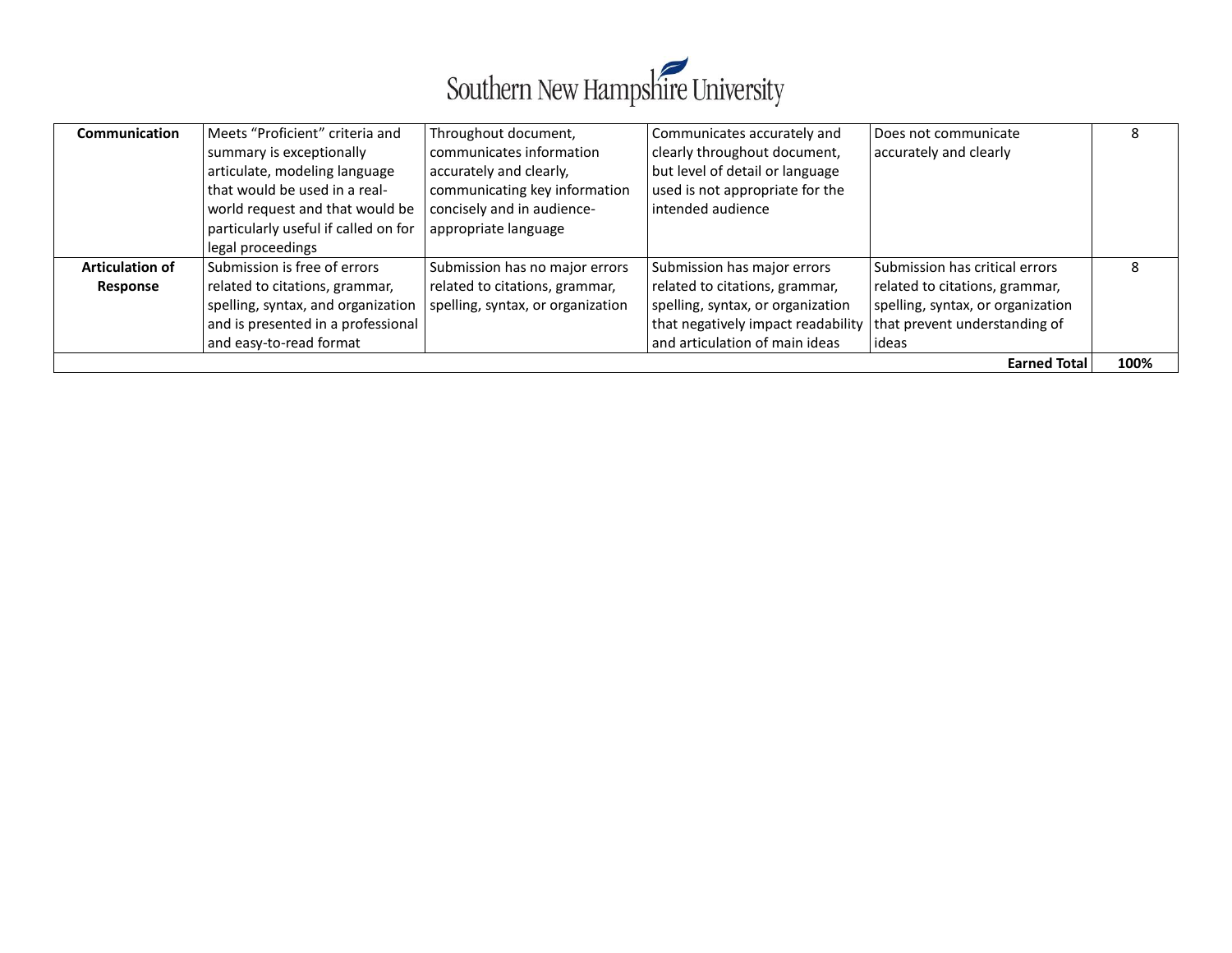

# **Final Project Part II Rubric**

**Guidelines for Submission**: Your legal brief should be double spaced and two to four pages, depending on the complexity of requested surveillance and reconnaissance. Be sure to start your briefing with an appropriate heading, and use clear, easy-to-understand language written in the third person, with complete sentences (no shorthand) and all acronyms spelled out throughout the entire paper. Your submission should follow APA formatting.

| <b>Critical Elements</b>     | Exemplary (100%)                   | Proficient (85%)                      | <b>Needs Improvement (55%)</b>        | Not Evident (0%)                  | Value |
|------------------------------|------------------------------------|---------------------------------------|---------------------------------------|-----------------------------------|-------|
| <b>Executive Summary</b>     | Meets "Proficient" criteria and    | Briefly summarizes how and why        | Briefly summarizes target,            | Does not briefly summarize        | 18    |
|                              | summary is exceptionally           | the target was identified,            | proposed surveillance and             | target, proposed surveillance and |       |
|                              | succinct and articulate, modeling  | proposed surveillance and             | reconnaissance, timeframe, and        | reconnaissance, timeframe, and    |       |
|                              | language that would be used in a   | reconnaissance activities,            | threat level and imminence, but       | threat level and imminence        |       |
|                              | real-world briefing and that       | proposed timeframe for those          | summary and subsequent                |                                   |       |
|                              | would be particularly useful if    | activities, threat level and          | analysis are not valid, accurate,     |                                   |       |
|                              | called on during legal             | imminence, and summary and            | and clear for the intended            |                                   |       |
|                              | proceedings                        | subsequent analysis are valid,        | audience                              |                                   |       |
|                              |                                    | accurate, and clear for the           |                                       |                                   |       |
|                              |                                    | intended audience                     |                                       |                                   |       |
| <b>Existing Intelligence</b> | Meets "Proficient" criteria and    | Assesses the information in the       | Assesses the information in the       | Does not assess the information   | 18    |
|                              | assessment shows keen insight      | referring agency's intelligence       | referring agency's intelligence       | in the referring agency's         |       |
|                              | into the legal admissibility of    | report for its legal admissibility in | report for its legal admissibility in | intelligence report for its legal |       |
|                              | existing intelligence and how that | prosecuting offenders, and            | prosecuting offenders, but does       | admissibility in prosecuting      |       |
|                              | affects future intelligence-       | supports answer, citing the           | not support answer by citing the      | offenders                         |       |
|                              | gathering needs                    | relevant laws and codes and why       | relevant laws and codes and why       |                                   |       |
|                              |                                    | they do or do not apply               | they do or do not apply               |                                   |       |
| <b>Electronic</b>            | Meets "Proficient" criteria and    | Evaluates the legal considerations    | Evaluates the legal considerations    | Does not evaluate the legal       | 18    |
| <b>Surveillance</b>          | evaluation shows keen insight      | related to the surveillance           | related to the surveillance           | considerations related to the     |       |
|                              | into the legal parameters          | techniques being proposed and         | techniques being proposed but         | surveillance techniques being     |       |
|                              | involved in conducting electronic  | supports answer, citing the           | does not support answer by            | proposed                          |       |
|                              | surveillance                       | relevant laws and codes and why       | citing the relevant laws and          |                                   |       |
|                              |                                    | they do or do not apply               | codes and why they do or do not       |                                   |       |
|                              |                                    |                                       | apply                                 |                                   |       |
| Human                        | Meets "Proficient" criteria and    | Evaluates the legal considerations    | Evaluates the legal considerations    | Does not evaluate the legal       | 18    |
| Reconnaissance               | evaluation shows keen insight      | related to the reconnaissance         | related to the reconnaissance         | considerations related to the     |       |
|                              | into the legal parameters          | techniques being proposed and         | techniques being proposed but         | reconnaissance techniques being   |       |
|                              | involved in conducting human       | supports answer, citing the           | does not support answer by            | proposed                          |       |
|                              | reconnaissance                     | relevant laws and codes and why       | citing the relevant laws and          |                                   |       |
|                              |                                    | they do or do not apply               | codes and why they do or do not       |                                   |       |
|                              |                                    |                                       | apply                                 |                                   |       |